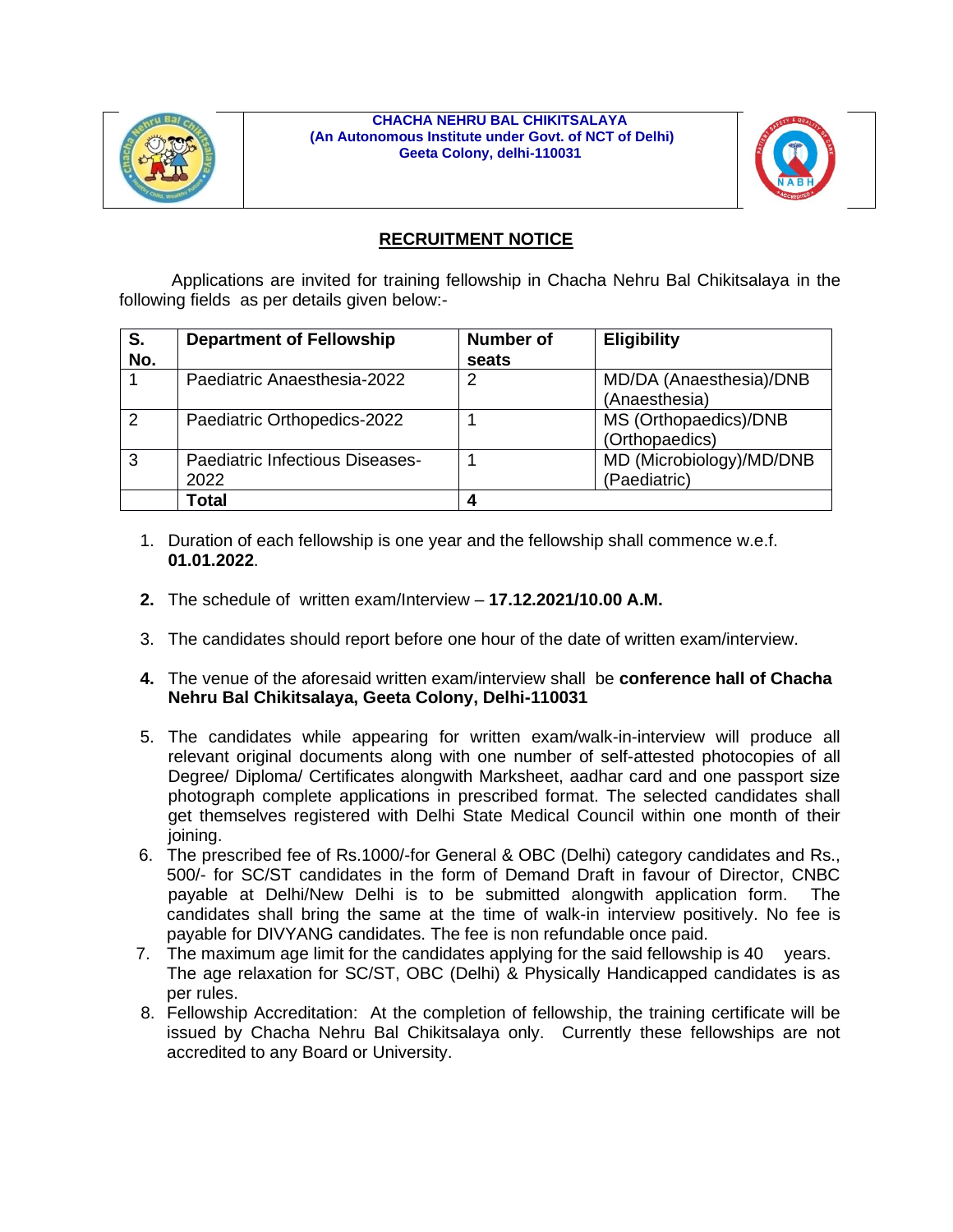- 9. Selection : There will be a written exam/interview for the candidate's selection. The courses will be started w.e.f. 01.01.2022 and there will be an exit exam at the end of course.
- 10. Course Fee : Rs. 75,000/-payable by Demand Draft in favour of Director, CNBC, Delhi. The fellowship certificate will be issued only on clearance of the Exit Exam. There will be no refund of course fee, once paid.

 11. Remuneration during the said fellowship will be paid at par with Senior Residents of this Institution.

- 12. The Competent Authority reserves the right to alter the number of seats at any stage.
- 13. The corrigendum if any ,will be published only on the website of the hospital.
- 14. The cut off date of age relaxation, qualification etc. is the date of walk-in interview.

# **Terms & Conditions for Training Fellowships**

- 1. The duration of each training fellowship shall be for one year. The fellowships shall commence w.e.f. 01.01.2022.
- 2. The candidates while appearing for written exam/interview will produce all relevant original documents along with one number of self-attested photocopies of all Degree/ Diploma/ Certificates alongwith Marksheet and one passport size photograph complete applications in prescribed format. The selected candidates shall get themselves registered with Delhi State Medical Council within one month of their joining.
- 3. The prescribed fee of Rs.1000/-for General & OBC (Delhi) category candidaes and Rs. 500/- for SC/ST candidates in the form of Demand Draft in favour of Director, CNBC payable at Delhi/New Delhi and to be submitted alongwith application form. No fee is payable for DIVYANG candidates. The fee is not refundable once paid.
- 4. The maximum age limit for the candidates applying for the said fellowship is 40 years. The age relaxation for SC/ST, OBC (Delhi) & Physically Handicapped candidates is as per rules.
- 5. There will be a total number of two seat for felloswhip in Paediatric Anaesthesia and one each for Paediatric Orthopedics and Paediatric Infectious Diseases.
- 6. The training certificate will be issued by Chacha Nehru Bal Chikitsalaya, Geeta Colony, Delhi only at the completion of fellowship. Currently these fellowships are not accrediated to any Board or University.
- 7. There will be a written exam followed by clinical skill test/interview for the candidate's selection. The courses will be started w.e.f. 01.01.2022 and there will be an exit exam at the end of the courses.
- 8. A remuneration at par with the Senior Resident of this hospital shall be paid during the said fellowships.
- 9. The hospital has a paid accommodation facility which can be provided to the fellow as per availability.
- 10. The course fee shall be Rs. 75,000/- payable by Demand Draft in favour of Director, CNBC, Delhi. The fellowship certificate will be issued only on clearance of the Exit Exam. There will be no refund of course fee, once paid.
- 11. The cut off date for age relaxation, qualification etc. is the date of written exam/interview.
- 12. If any candidate takes long leave due to some unavoidable circimstances such as on medical grounds, etc./maternity leave then his/her period of fellowship will be extended further for the said period.

#### **A For Paediatric Anaesthesia-2022**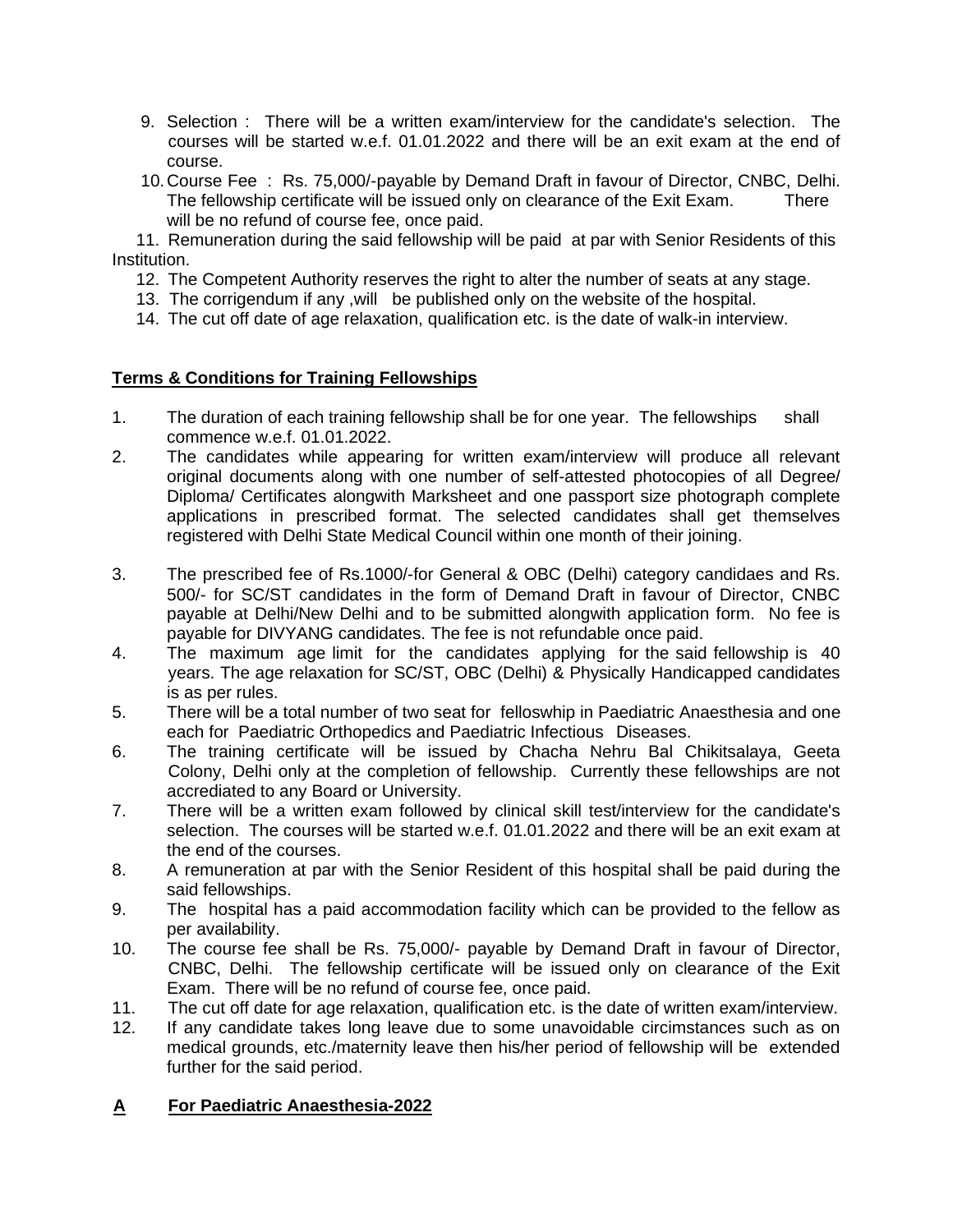# 1. **Eligibility:** MD/DA Anesthesia/DNB Anesthesia

2. **Clinical exposure**: Chacha Nehru Bal Chikitsalaya (CNBC), a 221 bedded hospital, is among the premier pediatric super specialty institutions of the India. This hospital is the first public hospital in India to get accreditation from National Accreditation Board for Health Care Providers (NABH) for quality in health care. It thus offers comprehensive health care for pediatric population of National Capital Region of Delhi, as well as a tertiary care and referral services for patients from all over Northern states.

The Pediatric Anesthesia department of the hospital handles over 10000 out patients annually in Pre Anesthesia check up (PAC ) clinic. Over 2500 operative cases are undertaken yearly. The department has well equipped operation theatre with state of art facilities like Pediatric video bronchoscope , Advanced Anesthesia workstations, Hemocue , Vein viewing device , Truview, central medical gas pipeline system including central scavenging , plasma sterilizer etc. The department provides peri operative care for all kinds of neonatal and pediatric surgeries including general surgeries,orthopedics, ENT and ophthalmic surgeries. Almost all kinds of laparoscopic, thoracoscopic and arthroscopic procedures are also being done.

Department also performs USG guided nerve blocks and central line placements .

Most of the faculty have an exclusive Paediatric Anaesthesia experience of more than 10 years . They are also trained in all resuscitation related courses like BLS, ACLS, NALS, PALS and ATLS and are involved in BLS and ACLS training with the help of mannequins and other teaching aids.

The hospital library is equipped with latest reference books and online access to reputed pediatric anesthesia journals.

#### **B. For Paediatric Orthopedics-2022**

- 1. **Eligibility** : MS Orthopaedics/DNB Orthopaedics, Indian National
- 2. **Clinical exposure**: Chacha Nehru Bal Chikitsalaya (CNBC), a 221 bedded hospital, is among the premier paediatric super specialty institutions of the India. This hospital is a first public hospital in India to get accreditation from National Accreditation Board for Health Care Providers (NABH) for quality in health care. It thus offers comprehensive health care for paediatric population of National Capital Region of Delhi, as well as a tertiary care and referral services for patients from all over Northern states.

The paediatric orthopaedics department of the hospital handles over 20000 out patients annually. Over 500 orthopaedic operative cases are undertaken yearly. The department boosts of an all equipped operation theatre with 3D image intensifier system, pediatric arthroscopes, advanced drill system, modern image compatible translucent operative table etc. The department performs all kinds of emergencies, routine and advanced pediatric orthopedic surgeries including bilateral DDH, congenital scoliosis, spinal decompression including intradural bar resections, surgical dislocations of hip, acetabular and femoral osteotomies, multilevel cerebral palsy surgeries, botox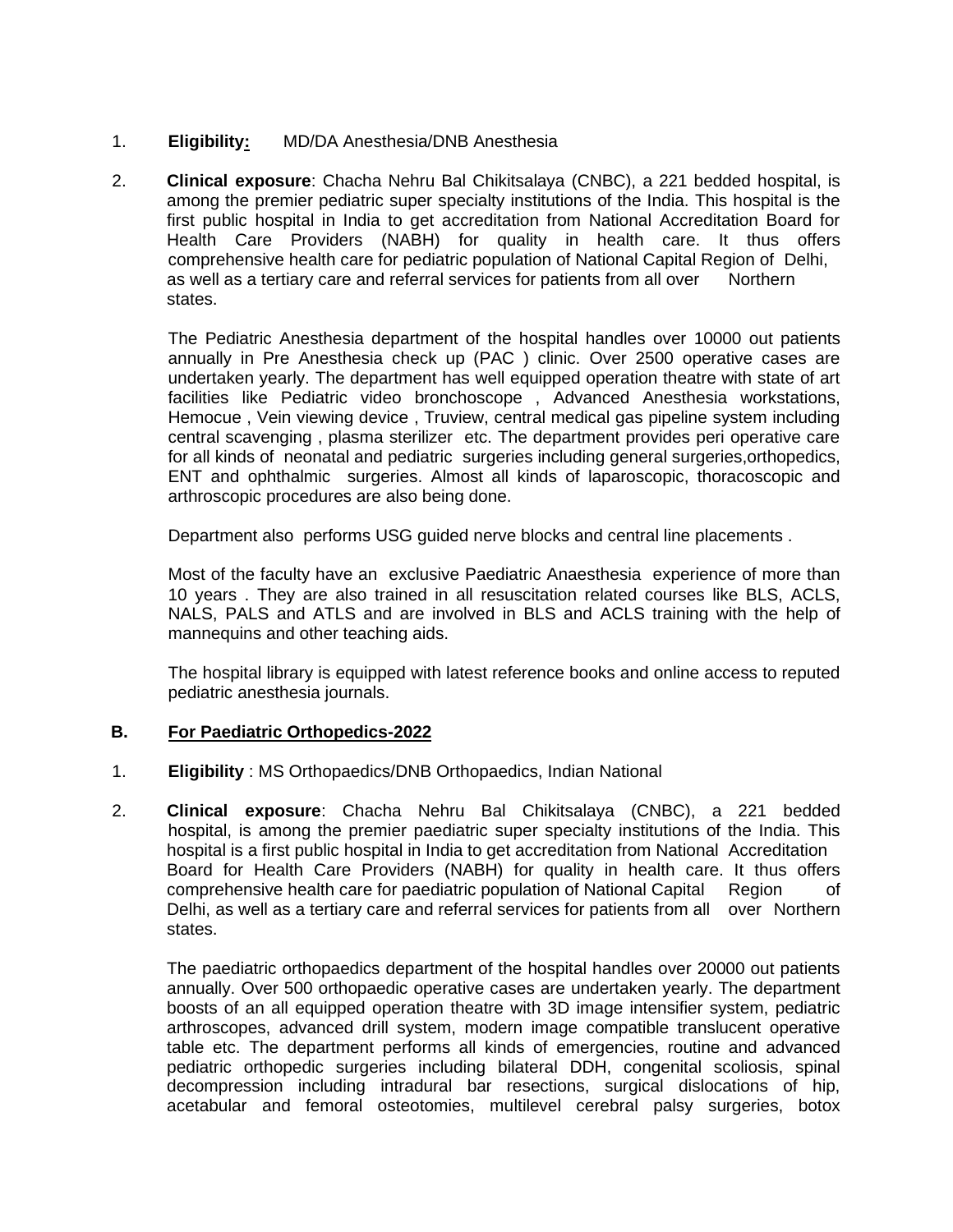applications etc. The department runs specialty clubfoot clinics in collaboration with CURE India on two days in a week. The department has treated over 1800 clubfoot patients till date, one of the largest at a single clinic in Asia.

The department pioneers in research work and academics. The faculty at department of paediatric orthopaedics, CNBC has over 100 publications and book chapters on key paediatric orthopaedics topics. The department regularly conducts CME and public awareness programmes on various paediatric orthopaedics topics. The department also periodically conducts hands on training of doctors on Ponseti's method of clubfoot treatment. The department was the chosen centre for this year's IOA- JMRF Paediatric Fellowship. The hospital library is equipped with latest reference books and online access to reputed paediatric orthopaedic journals.

#### **C. For Paediatric Infectious Diseases-2022**

- **1. Eligibility** :MD (Microbiology) / MD (Paediatrics).
- 2. **Clinical exposure**: Chacha Nehru Bal Chikitsalaya (CNBC), a 221 bedded hospital, is among the premier paediatric super specialty institutions of the India. This hospital is the first public hospital in India to get accreditation from National Accreditation Board for Health Care Providers (NABH) for quality in health care. It thus offers comprehensive health care for paediatric population of National Capital Region of Delhi, as well as a tertiary care and referral services for patients from all over Northern states.

Laboratory exposure: The Department of Clinical Microbiology and Infectious disease is well equipped laboratory with facilities as Automated Blood culture system, automated identification and sensitivity for bacterial as well as fungal pathogens. A dedicated Mycobacteriology laboratory for diagnosis to tuberculosis and analysing the drug susceptibility pattern is available. Serology section is equipped with automated analysers and ELISA platforms for various viral and parasitic diseases. Molecular diagnosis of clinical conditions as neonatal sepsis, meningitis, viral encephalitis and pyrexia of unknown origin are catered with the help of Real Time platforms. In addition department is running a well planned hospital infection control programme in CNBC and is also part of various National Programmes.

The most important step for infectious disease training is to bridge the gap between laboratory result interpretation and Clinical correlation for the same. There have been specialized training course in paediatric infectious diseases in rest parts of world. The spectra of pathogens and infectious aetiology in paediatric population are wide apart as compared to adults. The country lacks specialized training programmes in paediatric infectious diseases so as to train microbiologist and clinicians to deliver dedicated paediatric infectious disease care.

The hospital library is equipped with latest reference books and online access to reputed pediatric infectious diseases journals.

> Sd/---- **(Dr. Mamta Jajoo) Head of Office**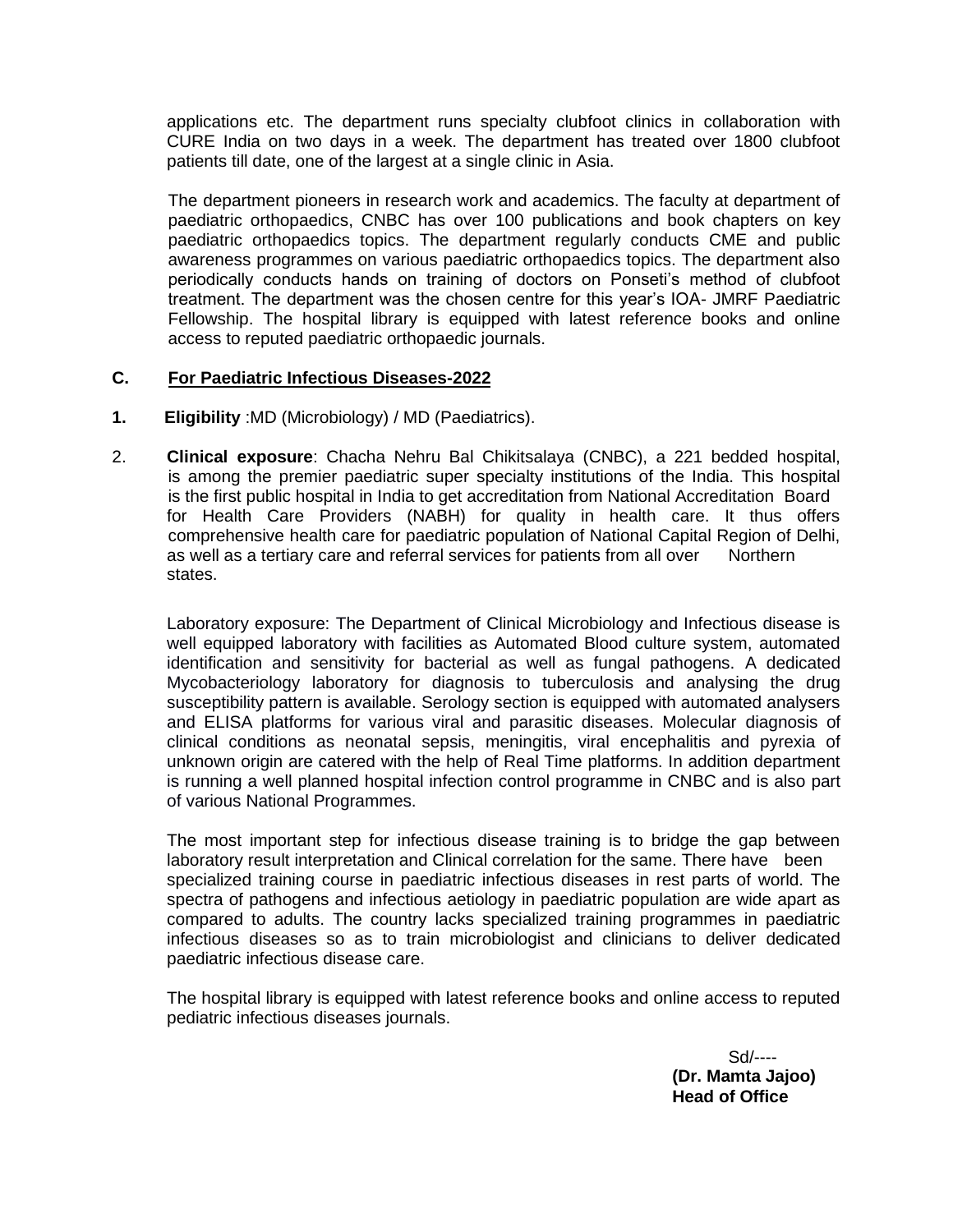# **APPLICATION FORMAT**

1. Department of fellowship applied for :

Affix passport size photo

| $\sim$ | Demand Draft No. & Date |  |
|--------|-------------------------|--|
|        |                         |  |
|        |                         |  |

- 3. Name (In block letters) \_\_\_\_\_\_\_\_\_\_\_\_\_\_\_\_\_\_\_\_\_\_\_\_\_\_\_\_\_\_\_\_\_\_\_\_\_\_
- 4. Date of Birth :

5. Category: (General/OBC (Delhi)/SC/ST/Divyang)

- 6. Father's/Husband Name\_\_\_\_\_\_\_\_\_\_\_\_\_\_\_\_\_\_\_\_\_\_\_\_\_\_\_\_\_\_\_\_\_\_\_\_\_
- 7. Mother's Name\_\_\_\_\_\_\_\_\_\_\_\_\_\_\_\_\_\_\_\_\_\_\_\_\_\_\_\_\_\_\_\_\_\_\_\_\_\_\_\_\_\_\_\_
- 8. Address (Permanent)\_\_\_\_\_\_\_\_\_\_\_\_\_\_\_\_\_\_\_\_\_\_\_\_\_\_\_\_\_\_\_\_\_\_\_\_\_\_\_

Contact No. & email

- 9. Address for correspondence \_\_\_\_\_\_\_\_\_\_\_\_\_\_\_\_\_\_\_\_\_\_\_\_\_\_\_\_\_\_\_\_\_\_\_\_
- 10. Qualification(s)

| <b>Examination</b><br><b>Passed</b>           | Division/%<br>of marks | <b>Board/University</b> | Year of<br><b>Passing</b> | <b>Subject</b><br><b>Taken</b> |
|-----------------------------------------------|------------------------|-------------------------|---------------------------|--------------------------------|
| 10 <sup>th</sup> /Matriculation/<br>Secondary |                        |                         |                           |                                |
| <b>MBBS</b>                                   |                        |                         |                           |                                |
| PG<br>Degree/DNB/DA<br>$\overline{1}$         |                        |                         |                           |                                |

\_\_\_\_\_\_\_\_\_\_\_\_\_\_\_\_\_\_\_\_\_\_\_\_\_\_\_\_\_\_\_\_\_\_\_\_\_\_\_\_\_\_\_\_\_\_\_\_\_\_\_\_\_\_\_\_

\_\_\_\_\_\_\_\_\_\_\_\_\_\_\_\_\_\_\_\_\_\_\_\_\_\_\_\_\_\_\_\_\_\_\_\_\_\_\_\_\_\_\_\_\_\_\_\_\_\_\_\_\_\_\_\_\_\_\_

11. Registration with Delhi/State council/MCI and its validity as applicable)\_\_\_\_\_\_\_\_\_\_\_\_\_\_\_\_\_

12. Gender : Male / Female

- 13. Martial Status : Married/Unmarried/Others \_\_\_\_\_\_\_\_\_\_\_\_\_\_\_\_\_\_\_\_
- 14. Date of completion of internship \_\_\_\_\_\_\_\_\_\_\_\_\_\_\_\_\_\_\_\_\_\_\_\_\_\_\_\_\_\_\_